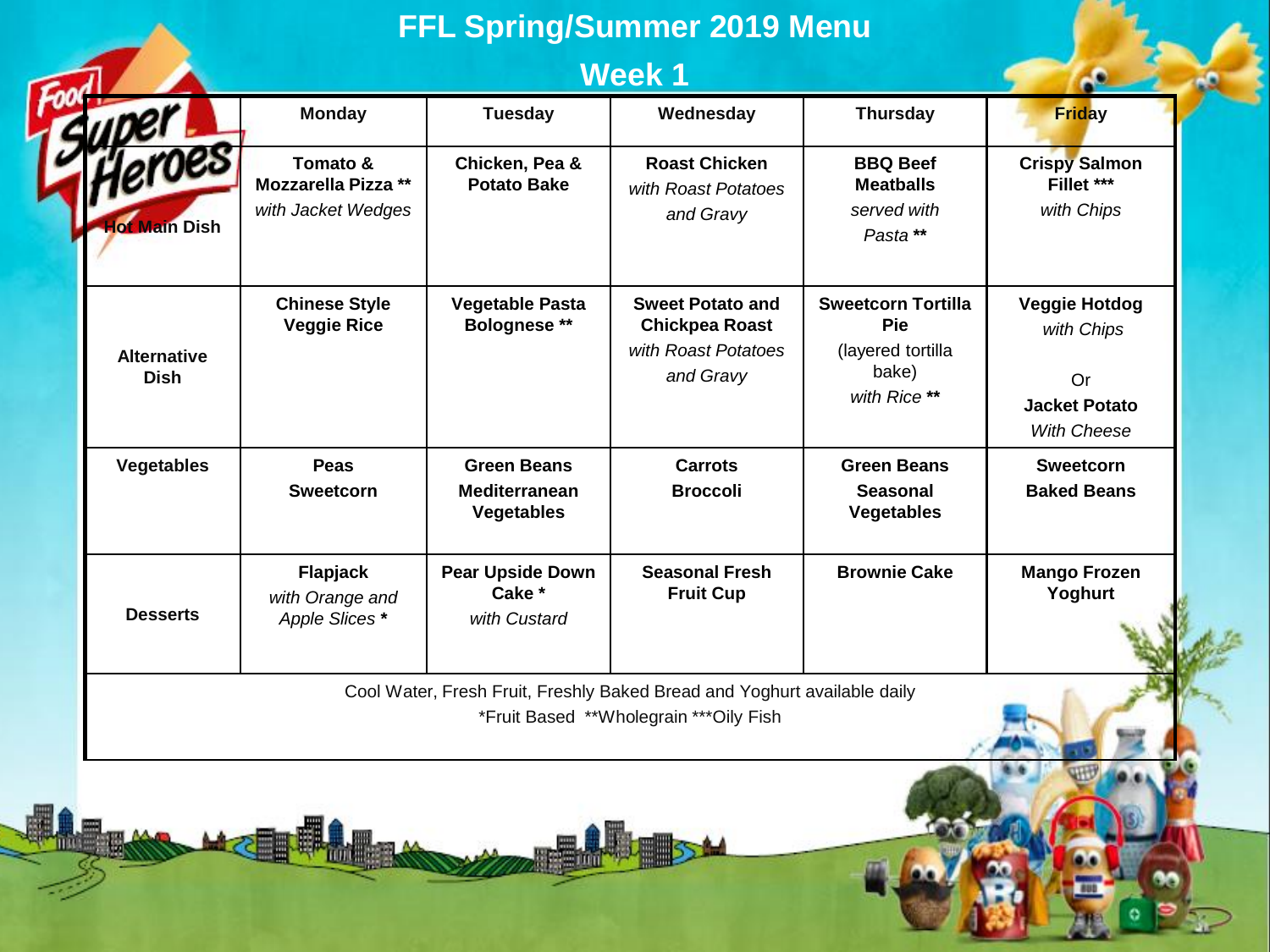## **FFL Spring/Summer 2019 Menu**

## **Week 2**

|                                                                                                                    | <b>Monday</b>                                           | <b>Tuesday</b>                                                | Wednesday                                                                                | <b>Thursday</b>                                      | <b>Friday</b>                                                                                      |  |  |
|--------------------------------------------------------------------------------------------------------------------|---------------------------------------------------------|---------------------------------------------------------------|------------------------------------------------------------------------------------------|------------------------------------------------------|----------------------------------------------------------------------------------------------------|--|--|
| Heroes<br><b>Hot Main Dish</b>                                                                                     | <b>BBQ Quorn</b><br><b>Burger</b><br>with Jacket Wedges | <b>Chicken Chinese</b><br><b>Noodles</b>                      | <b>Roast Beef</b><br>with Roast Potatoes<br>and Gravy                                    | Pasta Bolognese                                      | <b>Crispy Fish &amp;</b><br><b>Chips</b><br><b>Crispy Battered</b><br><b>Pollock</b><br>with Chips |  |  |
| <b>Alternative</b><br><b>Dish</b>                                                                                  | Vegetable and<br>Chickpea Wrap                          | <b>Quorn Balls In</b><br><b>Tomato Sauce</b><br>with<br>Pasta | <b>Cheese and Potato</b><br><b>Bake</b>                                                  | <b>Mild Chickpea</b><br><b>Curry</b><br>with Rice ** | <b>Baked Bean</b><br><b>Omelette</b><br>Or<br><b>Jacket Potato</b><br><b>With Cheese</b>           |  |  |
| <b>Vegetables</b>                                                                                                  | <b>Roasted Peppers</b><br>and Sweetcorn                 | <b>Green Beans</b><br>Carrots                                 | Cabbage<br>Peas                                                                          | <b>Broccoli</b><br><b>Sweetcorn</b>                  | Peas<br><b>Baked Beans</b>                                                                         |  |  |
| <b>Desserts</b>                                                                                                    | <b>Strawberry</b><br><b>Sponge Swirl</b>                | <b>Banana and</b><br><b>Apricot Flapjack</b>                  | <b>Crunchy Chocolate</b><br><b>Biscuit</b><br>Served with<br>Orange and Apple<br>Slices* | <b>Apple &amp; Carrot</b><br>Slice *                 | <b>Chocolate Sponge</b><br>Cake<br>with Custard                                                    |  |  |
| Cool Water, Fresh Fruit, Freshly Baked Bread and Yoghurt available daily<br>*Fruit Based **Wholegrain ***Oily Fish |                                                         |                                                               |                                                                                          |                                                      |                                                                                                    |  |  |